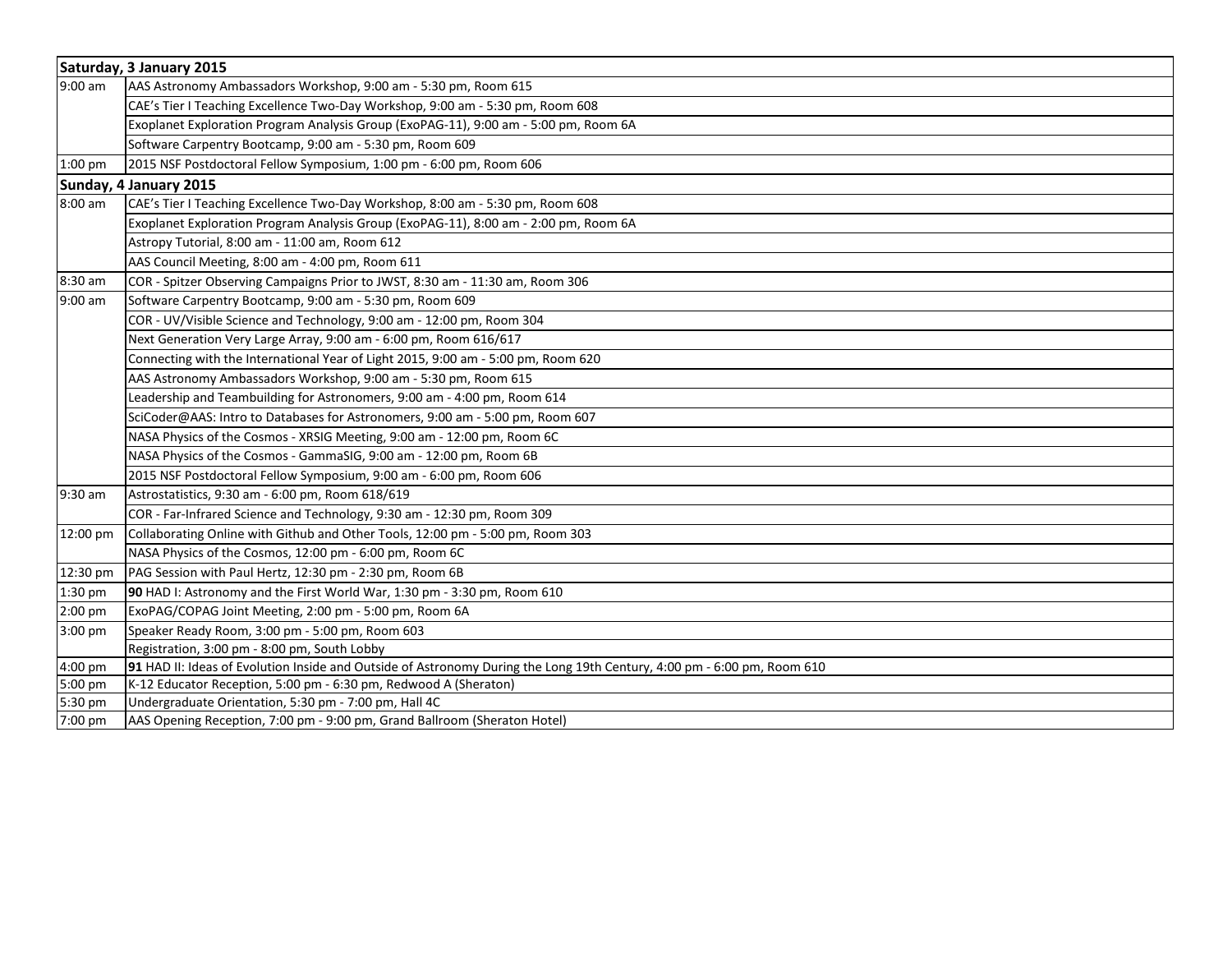|            | Monday, 5 January 2015                                                                                                                                                   |                                                                                                                                                                           |                                                |                                                        |  |  |
|------------|--------------------------------------------------------------------------------------------------------------------------------------------------------------------------|---------------------------------------------------------------------------------------------------------------------------------------------------------------------------|------------------------------------------------|--------------------------------------------------------|--|--|
| 7:30 am    | Session Chair Breakfast, 7:30 am - 8:00 am, Room 614                                                                                                                     |                                                                                                                                                                           |                                                |                                                        |  |  |
|            | Speaker Ready Room, 7:30 am - 4:00 pm, Room 603                                                                                                                          |                                                                                                                                                                           |                                                |                                                        |  |  |
|            | Registration, 7:30 am - 5:00 pm, South Lobby                                                                                                                             |                                                                                                                                                                           |                                                |                                                        |  |  |
| 8:00 am    |                                                                                                                                                                          | 100 Plenary Session: Welcome Address by AAS President Meg Urry (Yale University), 8:00 am - 8:30 am, Room 6E                                                              |                                                |                                                        |  |  |
| 8:30 am    |                                                                                                                                                                          | 101 Plenary Session: Kavli Foundation Lecture: New Results About the Earth's Van Allen Radiation Belts, Daniel Baker (University of Colorado), 8:30 am - 9:20 am, Room 6E |                                                |                                                        |  |  |
| $9:00$ am  | Exhibit Hall, 9:00 am - 6:30 pm, Hall 4AB                                                                                                                                |                                                                                                                                                                           |                                                |                                                        |  |  |
|            | Cyber Café, 9:00 am - 6:30 pm, Hall 4AB                                                                                                                                  |                                                                                                                                                                           |                                                |                                                        |  |  |
|            | Posters 137 - 145, 9:00 am - 6:30 pm, Hall 4AB                                                                                                                           |                                                                                                                                                                           |                                                |                                                        |  |  |
|            | 137 The Sun and Solar System in Perspective Posters                                                                                                                      |                                                                                                                                                                           | 142 The Milky Way, The Galactic Center Posters |                                                        |  |  |
|            | 138 Low Mass Stars and Brown Dwarfs Posters                                                                                                                              |                                                                                                                                                                           | 143 Evolution of Galaxies Posters              |                                                        |  |  |
|            | 139 The Emerging Multiwavelength View of Planetary Nebulae Posters                                                                                                       |                                                                                                                                                                           | 144 AGN, QSO, Blazars Posters                  |                                                        |  |  |
|            | 140 Supernova, SNe Remnants and Planetary Nebulae Posters                                                                                                                |                                                                                                                                                                           | 145 HAD III Posters                            |                                                        |  |  |
|            | 141 Molecular Clouds, HII Regions, Interstellar Medium Posters                                                                                                           |                                                                                                                                                                           |                                                |                                                        |  |  |
| 9:30 am    | Coffee Break, 9:30 am - 10:00 am, Hall 4AB                                                                                                                               |                                                                                                                                                                           |                                                |                                                        |  |  |
|            |                                                                                                                                                                          | Careers 101: Career Planning Workshop and Panel for Graduate Students and Postdocs, 9:30 am - 11:30 am, Room 618/619                                                      |                                                |                                                        |  |  |
| 10:00am    | Oral and Special Sessions 102 - 115, 10:00 am - 11:30 am                                                                                                                 |                                                                                                                                                                           |                                                |                                                        |  |  |
|            | 102 The Milky Way, The Galactic Center I                                                                                                                                 | 103 AGN, QSO, Blazars I                                                                                                                                                   | 104 Supernovae I                               | 105 Extrasolar Planets: Kepler's Legacy I              |  |  |
|            | Room 6A                                                                                                                                                                  | Room 6B                                                                                                                                                                   | Room 6C                                        | Room 6E                                                |  |  |
|            |                                                                                                                                                                          |                                                                                                                                                                           |                                                |                                                        |  |  |
|            | 106 HEAD I: Centennial of General Relativity: An                                                                                                                         | 107 Extrasolar Planets: Atmospheres I                                                                                                                                     | 108 The Emerging Multiwavelength View of       | 109 Molecular Clouds, HII Regions, Interstellar        |  |  |
|            | <b>Astrophysical Perspective</b>                                                                                                                                         | Room 616/617                                                                                                                                                              | Planetary Nebulae                              | Medium I                                               |  |  |
|            | Room 610                                                                                                                                                                 |                                                                                                                                                                           | Room 606                                       | Room 607                                               |  |  |
|            | 110 Star Formation I                                                                                                                                                     | 111 Evolution of Early-type Galaxies                                                                                                                                      | 112 Fundamental Properties of Low and          | 113 Catalogs/Surveys/Computation - SDSS and            |  |  |
|            | Room 608                                                                                                                                                                 | Room 609                                                                                                                                                                  | <b>Intermediate Mass Stars</b>                 | Radio                                                  |  |  |
|            |                                                                                                                                                                          |                                                                                                                                                                           | Room 611                                       | Room 612                                               |  |  |
|            | 114 HAD IV: Preserving the Material Legacy of the 115 The Sun and Solar System in Perspective                                                                            |                                                                                                                                                                           |                                                |                                                        |  |  |
|            | American Observatory Movement                                                                                                                                            | Room 620                                                                                                                                                                  |                                                |                                                        |  |  |
|            | <b>Room 615</b>                                                                                                                                                          |                                                                                                                                                                           |                                                |                                                        |  |  |
| $10:15$ am | Press Conference: Exoplanets & Host Stars I, 10:15 am - 11:15 am, Room 307/308                                                                                           |                                                                                                                                                                           |                                                |                                                        |  |  |
| 11:40 am   | 116 Plenary Session: What Do We Expect of a Space Program?, John M. Logsdon (Space Policy Institute, The George Washington University), 11:40 am - 12:30 pm, Room 6E     |                                                                                                                                                                           |                                                |                                                        |  |  |
| 12:30 pm   |                                                                                                                                                                          | Career Hour 1: Accessing Hidden Career Opportunities through Networking and Reputation Management, 12:30 pm - 1:30 pm, Room 618/619                                       |                                                |                                                        |  |  |
|            | Engaging Scientists in NASA Astrophysics E/PO, 12:30 pm - 2:00pm, Room 4C-1                                                                                              |                                                                                                                                                                           |                                                |                                                        |  |  |
| 12:45 pm   | 117 Town Hall: NSF Town Hall, 12:45 pm - 1:45 pm, Room 6A                                                                                                                |                                                                                                                                                                           |                                                |                                                        |  |  |
|            | 118 Town Hall: HAD Business Meeting, 12:45 pm - 1:45 pm, Room 615                                                                                                        |                                                                                                                                                                           |                                                |                                                        |  |  |
| $1:15$ pm  |                                                                                                                                                                          | For Undergrads & Other Inquiring Minds: Gamma Ray Bursts and the Birth of Black Holes, Neil A. Gehrels (Goddard Space Flight Center), 1:15 pm - 2:00 pm, Room 6C          |                                                |                                                        |  |  |
| $2:00$ pm  | Oral and Special Sessions 119 - 133, 2:00 pm - 3:30 pm                                                                                                                   |                                                                                                                                                                           |                                                |                                                        |  |  |
|            | 119 The Milky Way, The Galactic Center II                                                                                                                                | 120 AGN, QSO, Blazars II                                                                                                                                                  | 121 Supernovae II                              | 122 Extrasolar Planets: Kepler's Legacy II             |  |  |
|            | Room 6A                                                                                                                                                                  | Room 6B                                                                                                                                                                   | Room 6C                                        | Room 6E                                                |  |  |
|            |                                                                                                                                                                          |                                                                                                                                                                           | 125 Final Results from BOSS                    |                                                        |  |  |
|            | 123 HEAD II: Centennial of General Relativity:                                                                                                                           | 124 Extrasolar Planets: Atmospheres II                                                                                                                                    |                                                | 126 Astronomy Across Africa: A New Dawn II<br>Room 606 |  |  |
|            | Looking Forward<br>Room 610                                                                                                                                              | Room 616/617                                                                                                                                                              | Room 618/619                                   |                                                        |  |  |
|            |                                                                                                                                                                          |                                                                                                                                                                           |                                                |                                                        |  |  |
|            | 127 Molecular Clouds, HII Regions, Interstellar                                                                                                                          | 128 Star Formation II                                                                                                                                                     | 129 Dwarf and Irregular Galaxies I             | 130 Low-Mass Stars and Brown Dwarfs                    |  |  |
|            | Medium II                                                                                                                                                                | Room 608                                                                                                                                                                  | Room 609                                       | Room 611                                               |  |  |
|            | Room 607                                                                                                                                                                 |                                                                                                                                                                           |                                                |                                                        |  |  |
|            | 131 Infrared Properties of Galaxies                                                                                                                                      | 132 HAD V: Contributed Talks & Osterbrock Book                                                                                                                            | 133 Stellar Abundances and Metallicity Effects |                                                        |  |  |
|            | Room 612                                                                                                                                                                 | Prize Talk                                                                                                                                                                | Room 620                                       |                                                        |  |  |
|            |                                                                                                                                                                          | Room 615                                                                                                                                                                  |                                                |                                                        |  |  |
| $2:15$ pm  | Press Conference: The Milky Way & Local Group, 2:15 pm - 3:15 pm, Room 307/308                                                                                           |                                                                                                                                                                           |                                                |                                                        |  |  |
| $3:40$ pm  | 134 Plenary Session: Back to the Beginning: The Rosetta Mission at Comet 67P/Churyumov-Gerasimenko, Paul R. Weissman (JPL/Caltech), 3:40 pm - 4:30 pm, Room 6E           |                                                                                                                                                                           |                                                |                                                        |  |  |
| 4:30 pm    | 135 Plenary Session: The Discovery of High Energy Astrophysical Neutrinos: First Light, New Questions, Kara Hoffman (University of Maryland), 4:30 pm - 5:20 pm, Room 6E |                                                                                                                                                                           |                                                |                                                        |  |  |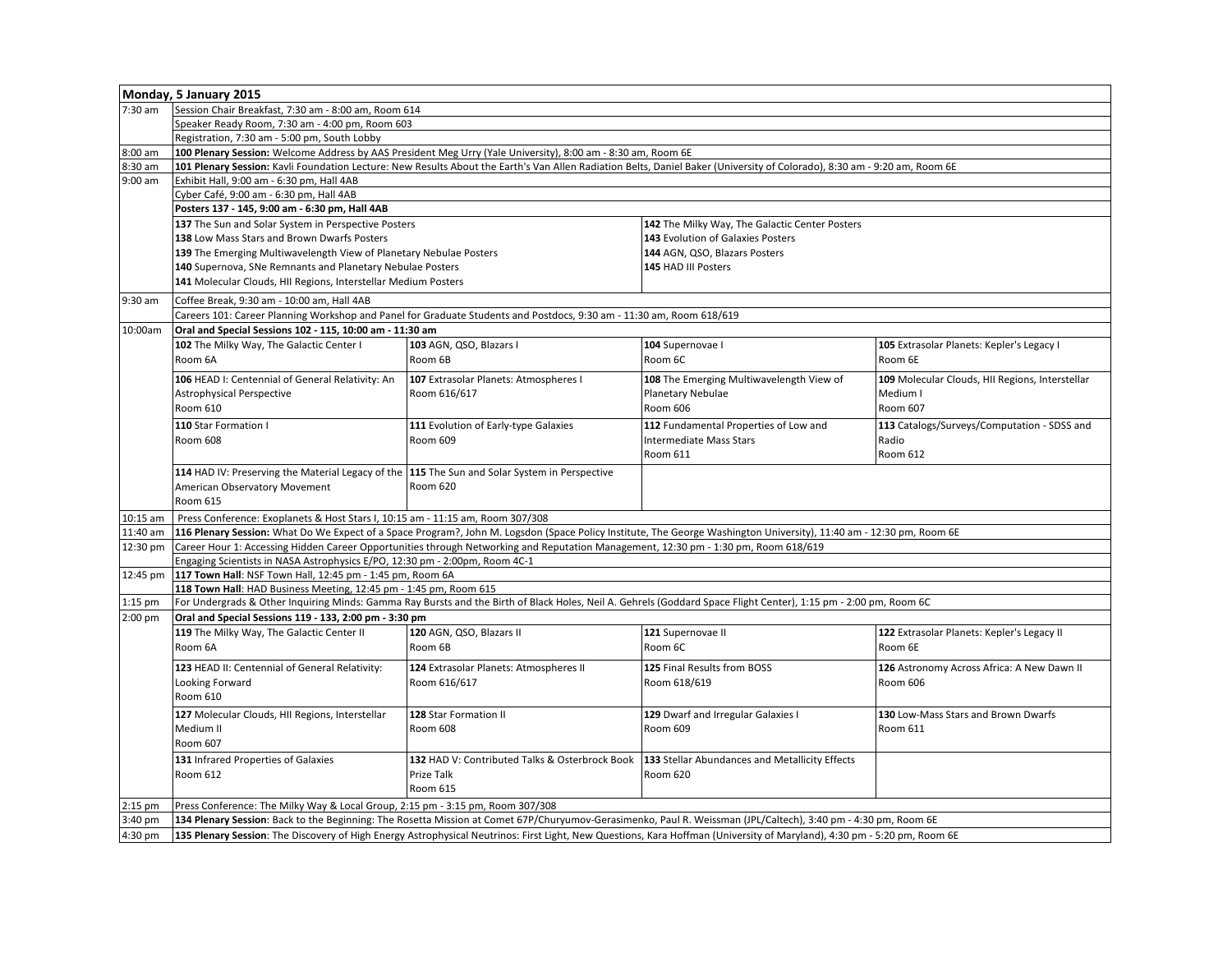|           | Monday, 5 January 2015 continued                                                                              |  |  |  |  |
|-----------|---------------------------------------------------------------------------------------------------------------|--|--|--|--|
| 5:30 pm   | Evening Poster Session, 5:30 pm-6:30 pm, Hall 4AB                                                             |  |  |  |  |
|           | Thirty Meter Telescope Open House, 5:30 pm - 6:30 pm, Room 6B                                                 |  |  |  |  |
|           | Career Hour 2: Leveraging Social Media for Networking and Career Advancement, 5:30 pm - 6:30 pm, Room 618/619 |  |  |  |  |
| $6:30$ pm | 136 Town Hall: AAS Publishing Town Hall, 6:30 pm - 7:30 pm, Room 6A                                           |  |  |  |  |
|           | SPS Evening of Undergraduate Science, 6:30 pm - 8:30 pm, Room 4C-2                                            |  |  |  |  |
|           | Observatory Site Protection: Challenges & Solutions, 6:30 pm - 8:30 pm, Room 608                              |  |  |  |  |
|           | LGBTIQ Networking Dinner, 6:30 pm - 8:30 pm, Meet at AAS Reg Desk, South Lobby                                |  |  |  |  |
|           | SOFIA Mission Status and Science Update, 6:30 pm - 8:00 pm, Room 6E                                           |  |  |  |  |
|           | Career Discovery Networking Reception and Job Fair, 6:30 pm - 8:00 pm, Room 4C-3                              |  |  |  |  |
| $7:30$ pm | The NASA K2 Mission, 7:30 pm - 8:30 pm, Room 606                                                              |  |  |  |  |
|           | UVOIR Space Astronomy beyond the 2020s, 7:30 pm - 9:00 pm, Room 6C                                            |  |  |  |  |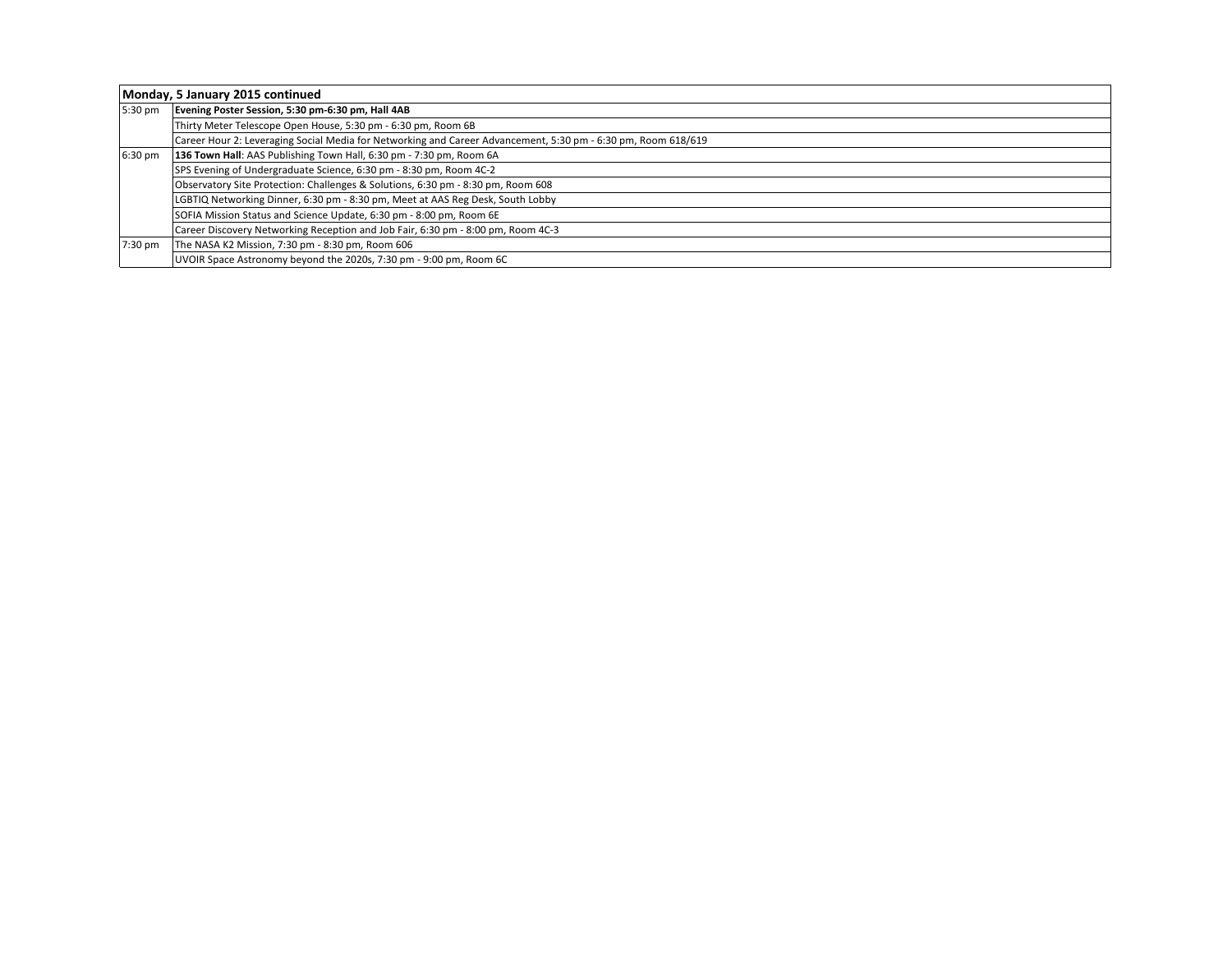|            | Tuesday, 6 January 2015                                                                                                                        |                                                                                                                                                                                              |                                                   |                                                                                                |  |
|------------|------------------------------------------------------------------------------------------------------------------------------------------------|----------------------------------------------------------------------------------------------------------------------------------------------------------------------------------------------|---------------------------------------------------|------------------------------------------------------------------------------------------------|--|
| 7:30 am    | Speaker Ready Room, 7:30 am - 4:00 pm, Room 603                                                                                                |                                                                                                                                                                                              |                                                   |                                                                                                |  |
| 8:00 am    | Registration, 8:00 am - 5:00 pm, South Lobby                                                                                                   |                                                                                                                                                                                              |                                                   |                                                                                                |  |
|            | Session Chair Breakfast, 8:00 am - 8:30 am, Room 614                                                                                           |                                                                                                                                                                                              |                                                   |                                                                                                |  |
| 8:30 am    |                                                                                                                                                | 200 Plenary Session: Gaia - ESA's Galactic Census Mission, Gerry Gilmore (Institute of Astronomy), 8:30 am - 9:20 am, Room 6E                                                                |                                                   |                                                                                                |  |
| $9:00$ am  | Exhibit Hall, 9:00 am-6:30 pm, Hall 4AB                                                                                                        |                                                                                                                                                                                              |                                                   |                                                                                                |  |
|            | Cyber Café, 9:00 am - 6:30 pm, Hall 4AB                                                                                                        |                                                                                                                                                                                              |                                                   |                                                                                                |  |
|            | Posters 240 - 261, 9:00 am - 6:30 pm, Hall 4AB                                                                                                 |                                                                                                                                                                                              |                                                   |                                                                                                |  |
|            | 239 Celebrating 10 Years of Diversity in Astronomy with Pre-MAP Posters                                                                        |                                                                                                                                                                                              | 250 Spiral Galaxies Posters                       |                                                                                                |  |
|            | 240 Undergraduate Majors and Graduate Students: Diversity, Retention, Mentorship and Research                                                  |                                                                                                                                                                                              | 251 Starburst Galaxies Posters                    |                                                                                                |  |
|            | Posters                                                                                                                                        |                                                                                                                                                                                              | 252 Galaxy Cluster Posters                        |                                                                                                |  |
|            | 241 Education Practice: Undergraduate Non-Science Majors Posters                                                                               |                                                                                                                                                                                              |                                                   | 253 Large Scale Structure, Cosmic Distance Scale and Intergalactic Medium, QSO Absorption Line |  |
|            | 242 Extending the Reach of Astronomical Professionals Posters                                                                                  |                                                                                                                                                                                              | <b>Systems Posters</b>                            |                                                                                                |  |
|            | 243 Education and Public Outreach Posters                                                                                                      |                                                                                                                                                                                              | 254 Gamma Ray Burst Posters                       |                                                                                                |  |
|            | 244 NASA/IPAC Teacher Archive Research Program (NITARP) Posters                                                                                |                                                                                                                                                                                              | 255 Cosmology, CMB, and Dark Matter Posters       |                                                                                                |  |
|            | 245 Astronomy Education Research Posters                                                                                                       |                                                                                                                                                                                              | 256 Dust Posters                                  |                                                                                                |  |
|            | 246 Astronomy Research for K-12 Students and Teachers Posters                                                                                  |                                                                                                                                                                                              | 257 Extrasolar Planets: Characterization Posters  |                                                                                                |  |
|            | 247 Star Associations, Star Clusters - Galactic & Extra-galactic Posters                                                                       |                                                                                                                                                                                              | <b>258</b> Extrasolar Planets: Detection Posters  |                                                                                                |  |
|            | 248 Dwarf and Irregular Galaxies Posters                                                                                                       |                                                                                                                                                                                              | 259 Probe-Scale Exoplanet Mission Concept Posters |                                                                                                |  |
|            | 249 Elliptical Galaxies Posters                                                                                                                |                                                                                                                                                                                              | 260 Astrobiology Posters                          |                                                                                                |  |
| $9:20$ am  | 201 Plenary Session: AAS Prize Presentations: Weber, Van Biesbroeck, Education, 9:20 am - 9:40 am, Room 6E                                     |                                                                                                                                                                                              |                                                   |                                                                                                |  |
| 9:40 am    | Coffee Break, 9:40 am - 10:00 am, Hall 4AB                                                                                                     |                                                                                                                                                                                              |                                                   |                                                                                                |  |
| 10:00am    | Oral and Special Sessions 202 - 216, 10:00 am - 11:30 am                                                                                       |                                                                                                                                                                                              |                                                   |                                                                                                |  |
|            | 202 Extrasolar Planets: Ground and Space Based                                                                                                 | 203 The Milky Way, The Galactic Center III                                                                                                                                                   | 204 AGN, QSO, Blazars III                         | 205 Supernovae III                                                                             |  |
|            | Surveys I                                                                                                                                      | Room 6B                                                                                                                                                                                      | Room 6C                                           | Room 6E                                                                                        |  |
|            | Room 6A                                                                                                                                        |                                                                                                                                                                                              |                                                   |                                                                                                |  |
|            | 206 Science with the 3D-HST Survey                                                                                                             | 207 Extrasolar Planets: Dynamics and Stability of                                                                                                                                            | 208 Gamma Ray Bursts                              | 209 What Have We Learned from the NSF                                                          |  |
|            | Room 610                                                                                                                                       | <b>Planetary Systems</b>                                                                                                                                                                     | Room 618/619                                      | ADVANCE Program and What's Next?                                                               |  |
|            |                                                                                                                                                | Room 616/617                                                                                                                                                                                 |                                                   | Room 606                                                                                       |  |
|            | 210 Molecular Clouds, HII Regions, Interstellar                                                                                                | 211 Star Formation III                                                                                                                                                                       | 212 Dwarf and Irregular Galaxies II               | 213 Star Associations, Star Clusters - Galactic &                                              |  |
|            | Medium III                                                                                                                                     | Room 608                                                                                                                                                                                     | Room 609                                          | Extra-galactic I                                                                               |  |
|            | Room 607                                                                                                                                       |                                                                                                                                                                                              |                                                   | Room 611                                                                                       |  |
|            | 214 Pulsars in the High Energy Regime                                                                                                          | 215 HAD VI: History of Astronomy                                                                                                                                                             | <b>216 Dust</b>                                   |                                                                                                |  |
|            | Room 612                                                                                                                                       | Room 615                                                                                                                                                                                     | Room 620                                          |                                                                                                |  |
| $10:15$ am | Press Conference: Exoplanets & Host Stars II, 10:15 am - 11:15 am, Room 307/308                                                                |                                                                                                                                                                                              |                                                   |                                                                                                |  |
| 11:30 am   | Education and Public Outreach, Student Welcome: Dr. Aomawa Shields, 11:30 am - 12:00 pm, 4C-3, followed by event in Exhibit Hall until 2:00 pm |                                                                                                                                                                                              |                                                   |                                                                                                |  |
| 11:40 am   |                                                                                                                                                | 217 Plenary Session: Cannon Award: New Frontiers in Stellar Astrophysics: Massive Stars as Cosmological Tools, Emily Levesque (University of Colorado Boulder), 11:40 am - 12:30 pm, Room 6E |                                                   |                                                                                                |  |
| 12:30 pm   |                                                                                                                                                | Career Hour 3: Developing Your 30-Second Value Statement (aka Your Elevator Pitch), 12:30 pm - 1:30 pm, Room 618/619                                                                         |                                                   |                                                                                                |  |
| 12:45 pm   | 218 Town Hall: Transforming NOAO - A Status Report, 12:45 pm - 1:45 pm, Room 6A                                                                |                                                                                                                                                                                              |                                                   |                                                                                                |  |
| $1:15$ pm  | For Undergrads & Other Inquiring Minds: Dwarf Irregular Galaxies, Deidre A. Hunter (Lowell Observatory), 1:15 pm - 2:00 pm, Room 6C            |                                                                                                                                                                                              |                                                   |                                                                                                |  |
| $1:30$ pm  | New Capabilities at the National Radio Astronomy Observatory (NRAO), 1:30 pm - 3:30 pm, Room 303                                               |                                                                                                                                                                                              |                                                   |                                                                                                |  |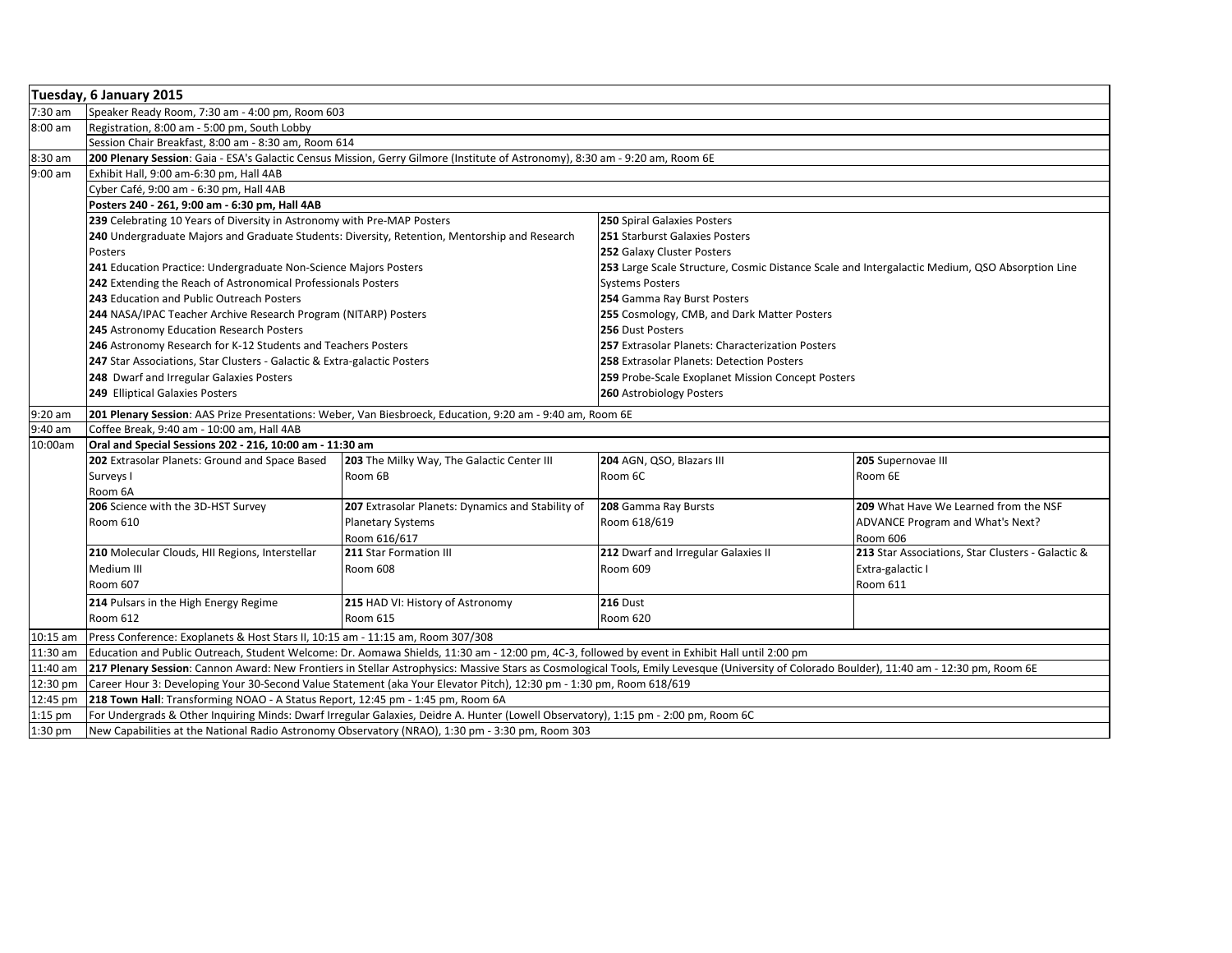|           | Tuesday, 6 January 2015 continued                                                         |                                                                                                                                                                  |                                                                                                    |                                                   |  |  |  |  |
|-----------|-------------------------------------------------------------------------------------------|------------------------------------------------------------------------------------------------------------------------------------------------------------------|----------------------------------------------------------------------------------------------------|---------------------------------------------------|--|--|--|--|
| $2:00$ pm | Oral and Special Sessions 219 - 233, 2:00 pm - 3:30 pm                                    |                                                                                                                                                                  |                                                                                                    |                                                   |  |  |  |  |
|           | 219 Extrasolar Planets: Ground and Space Based                                            | 220 Cosmic Microwave Background                                                                                                                                  | 221 AGN, QSO, Blazars IV                                                                           | 222 The NuSTAR Extended Mission                   |  |  |  |  |
|           | Surveys II                                                                                | Room 6B                                                                                                                                                          | Room 6C                                                                                            | Room 6E                                           |  |  |  |  |
|           | Room 6A                                                                                   |                                                                                                                                                                  |                                                                                                    |                                                   |  |  |  |  |
|           | 223 Luminous Stars in Nearby Galaxies and the                                             | 224 Extrasolar Planets: Formation and Evolution                                                                                                                  | 225 Stellar and Intermediate-Mass Black Holes                                                      | 226 Tech Industry Careers: AAS Employment         |  |  |  |  |
|           | Local Group                                                                               | Room 616/617                                                                                                                                                     | Room 618/619                                                                                       | Committee Panel Discussion                        |  |  |  |  |
|           | Room 610                                                                                  |                                                                                                                                                                  |                                                                                                    | Room 606                                          |  |  |  |  |
|           | 227 Spiral Galaxies                                                                       | 228 The International Year of Light 2015 (IYL2015): 229 Activity and Variability in Low-Mass Stars                                                               |                                                                                                    | 230 Star Associations, Star Clusters - Galactic & |  |  |  |  |
|           | Room 607                                                                                  | <b>Education and Outreach Opportunities</b>                                                                                                                      | Room 609                                                                                           | Extra-galactic II                                 |  |  |  |  |
|           |                                                                                           | Room 608                                                                                                                                                         |                                                                                                    | Room 611                                          |  |  |  |  |
|           |                                                                                           |                                                                                                                                                                  |                                                                                                    |                                                   |  |  |  |  |
|           | 231 Galaxy Simulations and Techniques                                                     |                                                                                                                                                                  | 232 Licensing Astrophysics Codes: What You Need 233 Celebrating 10 Years of Diversity in Astronomy |                                                   |  |  |  |  |
|           | <b>Room 612</b>                                                                           | to Know                                                                                                                                                          | with Pre-MAP                                                                                       |                                                   |  |  |  |  |
|           |                                                                                           | Room 615                                                                                                                                                         | Room 620                                                                                           |                                                   |  |  |  |  |
| $2:15$ pm | Press Conference: Sloan Digital Sky Survey, 2:15 pm - 3:15 pm, Room 307/308               |                                                                                                                                                                  |                                                                                                    |                                                   |  |  |  |  |
| 3:40 pm   |                                                                                           | 234 Plenary Session: Heineman Prize: The Dark and Light Side of Galaxy Formation, Piero Madau (University of California, Santa Cruz), 3:40 pm - 4:30 pm, Room 6E |                                                                                                    |                                                   |  |  |  |  |
| 4:30 pm   |                                                                                           | 235 Plenary Session: HEAD Rossi Prize: The Fermi Bubbles; Douglas Finkbeiner, Tracy Slatyer, Meng Su, 4:30 pm -5:20 pm, Room 6E                                  |                                                                                                    |                                                   |  |  |  |  |
| 5:30 pm   | Evening Poster Session, 5:30 pm - 6:30 pm, Hall 4AB                                       |                                                                                                                                                                  |                                                                                                    |                                                   |  |  |  |  |
|           | Career Hour 4: Transitioning Your Career Beyond Academia, 5:30 pm - 6:30 pm, Room 618/619 |                                                                                                                                                                  |                                                                                                    |                                                   |  |  |  |  |
| 6:30 pm   | 236 Town Hall: JWST Town Hall, 6:30 pm - 8:00 pm, Room 6E                                 |                                                                                                                                                                  |                                                                                                    |                                                   |  |  |  |  |
|           | 237 Town Hall: NRAO Town Hall, 6:30 pm - 8:30 pm, Room 4C-3/4                             |                                                                                                                                                                  |                                                                                                    |                                                   |  |  |  |  |
|           | 238 Town Hall: HEAD Business Meeting, 6:30 pm - 7:30 pm, Room 6B                          |                                                                                                                                                                  |                                                                                                    |                                                   |  |  |  |  |
|           | Gemini Open House, 6:30 pm - 8:30 pm, Room 6A                                             |                                                                                                                                                                  |                                                                                                    |                                                   |  |  |  |  |
| 8:00 pm   |                                                                                           |                                                                                                                                                                  |                                                                                                    | Open Mic Night, 8:00 pm - 9:00 pm, Room 616/617   |  |  |  |  |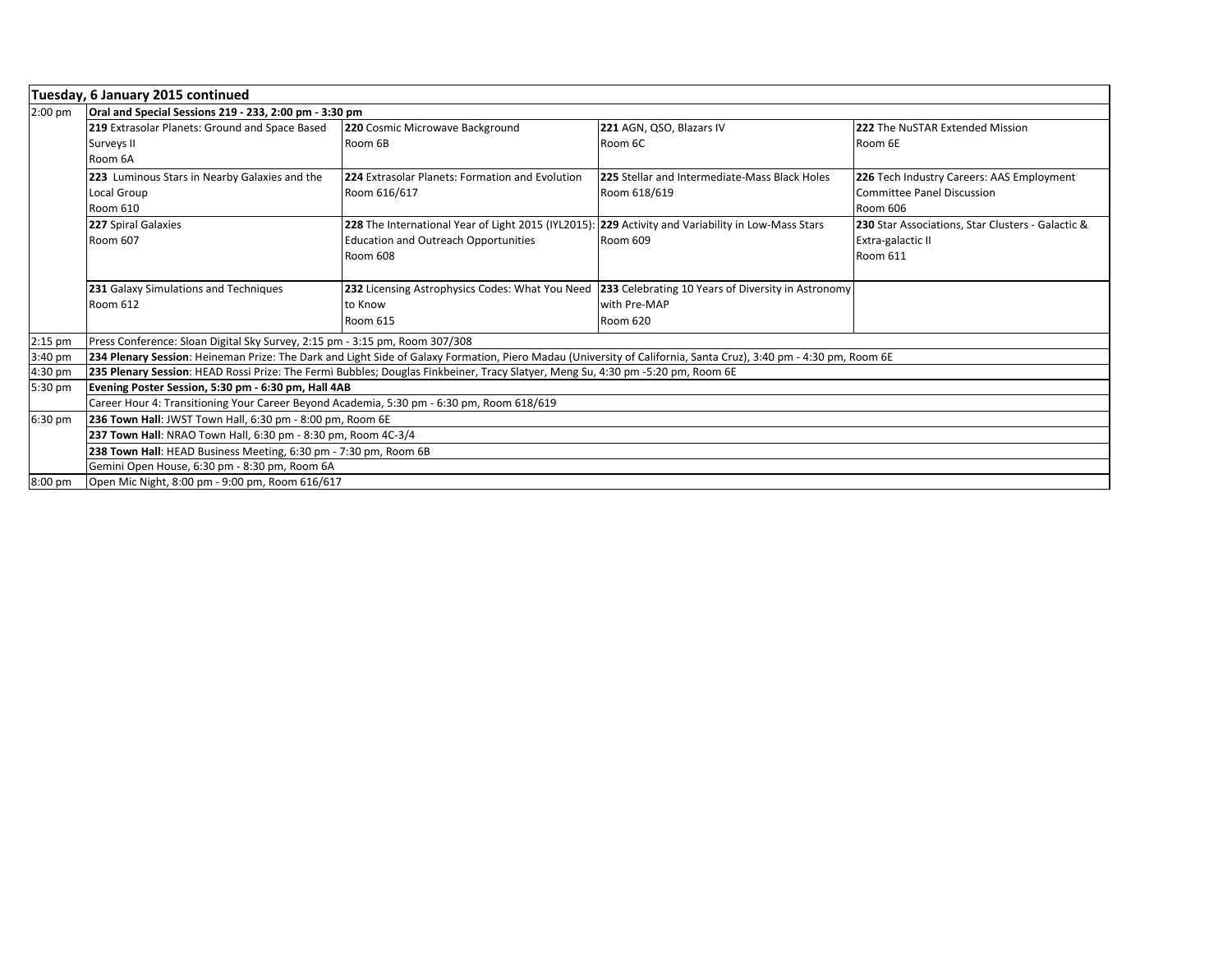|            | Wednesday, 7 January 2015                                                                                                           |                                                                                                                                                                           |                                                                                 |                                                     |  |
|------------|-------------------------------------------------------------------------------------------------------------------------------------|---------------------------------------------------------------------------------------------------------------------------------------------------------------------------|---------------------------------------------------------------------------------|-----------------------------------------------------|--|
| 7:30 am    | Speaker Ready Room, 7:30 am - 4:00 pm, Room 603                                                                                     |                                                                                                                                                                           |                                                                                 |                                                     |  |
| $8:00$ am  | Registration, 8:00 am - 5:00 pm, South Lobby                                                                                        |                                                                                                                                                                           |                                                                                 |                                                     |  |
|            | Session Chair Breakfast, 8:00 am - 8:30 am, Room 614                                                                                |                                                                                                                                                                           |                                                                                 |                                                     |  |
| 8:30 am    |                                                                                                                                     | 300 Plenary Session: The Interactions of Exoplanets with their Parent Stars, Katja Poppenhaeger (Harvard-Smithsonian Center for Astrophysics), 8:30 am - 9:20 am, Room 6E |                                                                                 |                                                     |  |
| $9:00$ am  | Exhibit Hall, 9:00 am - 6:30 pm, Hall 4AB                                                                                           |                                                                                                                                                                           |                                                                                 |                                                     |  |
|            | Cyber Café, 9:00 am - 6:30 pm, Hall 4AB                                                                                             |                                                                                                                                                                           |                                                                                 |                                                     |  |
|            | Posters 336 - 349, 9:00 am - 6:30 pm, Hall 4AB                                                                                      |                                                                                                                                                                           |                                                                                 |                                                     |  |
|            | 336 Catalogs, Surveys, and Computation Posters                                                                                      |                                                                                                                                                                           | 343 Variable Stars and White Dwarf Posters                                      |                                                     |  |
|            | 337 Instrumentation: Ground Based or Airborne Posters                                                                               |                                                                                                                                                                           | 344 Cataclysmic Variables, Stellar Winds and Ejecta, and Era Carina Posters     |                                                     |  |
|            | 338 Instrumentation: Space Mission Posters                                                                                          |                                                                                                                                                                           | 345 Binary Stellar Systems & X-Ray Binaries Posters                             |                                                     |  |
|            | 339 Laboratory Astrophysics Posters                                                                                                 |                                                                                                                                                                           | 346 Pulsars and Neutron Star Posters                                            |                                                     |  |
|            | 340 Results from the SDSS-III/APOGEE Survey Posters                                                                                 |                                                                                                                                                                           | <b>347 Black Hole Posters</b>                                                   |                                                     |  |
|            | 341 Relativistic Astrophysics, Gravitational Lenses & Waves Posters                                                                 |                                                                                                                                                                           | 348 Young Stellar Objects, Very Young Stars, T-Tauri Stars, H-H Objects Posters |                                                     |  |
|            | 342 Stellar Evolution and Stellar Population Posters<br>349 Circumstellar Disk Posters                                              |                                                                                                                                                                           |                                                                                 |                                                     |  |
| 9:30 am    | Coffee Break, 9:30 am-10:00 am, Hall 4AB                                                                                            |                                                                                                                                                                           |                                                                                 |                                                     |  |
| 10:00am    | Oral and Special Sessions 301 - 315, 10:00 am - 11:30 am                                                                            |                                                                                                                                                                           |                                                                                 |                                                     |  |
|            | 301 Cosmology I                                                                                                                     | 302 Results from the SDSS-III/APOGEE Survey I                                                                                                                             | 303 AGN, QSO, Blazars V                                                         | 304 Galaxy Clusters I                               |  |
|            | Room 6A                                                                                                                             | Room 6B                                                                                                                                                                   | Room 6C                                                                         | Room 6E                                             |  |
|            | <b>305</b> Supermassive Black Holes                                                                                                 | <b>306</b> Extrasolar Planets: Host Stars and Interactions                                                                                                                | 307 Neutron Stars in Binary Systems and                                         | 308 Reports from NASA's Program Analysis Groups     |  |
|            | <b>Room 610</b>                                                                                                                     | Room 616/617                                                                                                                                                              | <b>Millisecond Pulsars</b>                                                      | (CoPAG, PhysPAG and ExoPAG)                         |  |
|            |                                                                                                                                     |                                                                                                                                                                           | Room 618/619                                                                    | Room 606                                            |  |
|            | <b>309 Elliptical Galaxies</b>                                                                                                      | 310 White Dwarfs and Variable Stars                                                                                                                                       | 311 Instrumentation: Space Missions - Ground                                    | 312 Relativistic Astrophysics, Gravitational Lenses |  |
|            | Room 607                                                                                                                            | Room 608                                                                                                                                                                  | Based or Airborne I                                                             | & Waves                                             |  |
|            |                                                                                                                                     |                                                                                                                                                                           | Room 609                                                                        | Room 611                                            |  |
|            | 313 Protoplanetary Disks and Stellar Accretion                                                                                      | 314 Intergalactic Medium, QSO Absorption Line                                                                                                                             | 315 Astroinformatics and Astrostatistics in                                     |                                                     |  |
|            | <b>Room 612</b>                                                                                                                     | Systems I                                                                                                                                                                 | Astronomical Research: Steps Towards Better                                     |                                                     |  |
|            |                                                                                                                                     | Room 615                                                                                                                                                                  | Curricular                                                                      |                                                     |  |
|            |                                                                                                                                     |                                                                                                                                                                           | <b>Room 620</b>                                                                 |                                                     |  |
| $10:15$ am | Press Conference: Superstar Eta Carinae, 10:15 am - 11:15 am, Room 307/308                                                          |                                                                                                                                                                           |                                                                                 |                                                     |  |
| 11:40 am   |                                                                                                                                     | 316 Plenary Talk: Inflation and Parallel Universes: Science or Fiction?, Max Tegmark (MIT), 11:40 am - 12:30 pm, Room 6E                                                  |                                                                                 |                                                     |  |
| 12:30 pm   |                                                                                                                                     | Career Hour 5: Interviewing: What You Need to Do Before, During, and After to Get the Job, 12:30 pm - 1:30 pm, Room 618/619                                               |                                                                                 |                                                     |  |
|            | Astronomers: Teach Climate Change!, 12:30 pm - 2:00pm, Room 4C-3                                                                    |                                                                                                                                                                           |                                                                                 |                                                     |  |
|            | The SKA Telescope: Global Project, Revolutionary Science, Extreme Computing Challenges, 12:30 pm - 3:30 pm, Room 4C-4               |                                                                                                                                                                           |                                                                                 |                                                     |  |
|            | 12:45 pm 317 Town Hall: NASA Town Hall, 12:45 pm - 1:45 pm, Room 6E                                                                 |                                                                                                                                                                           |                                                                                 |                                                     |  |
| $1:15$ pm  | For Undergrads & Other Inquiring Minds: Dust in Space, Geoffrey C. Clayton (Louisiana State University), 1:15 pm - 2:00 pm, Room 6C |                                                                                                                                                                           |                                                                                 |                                                     |  |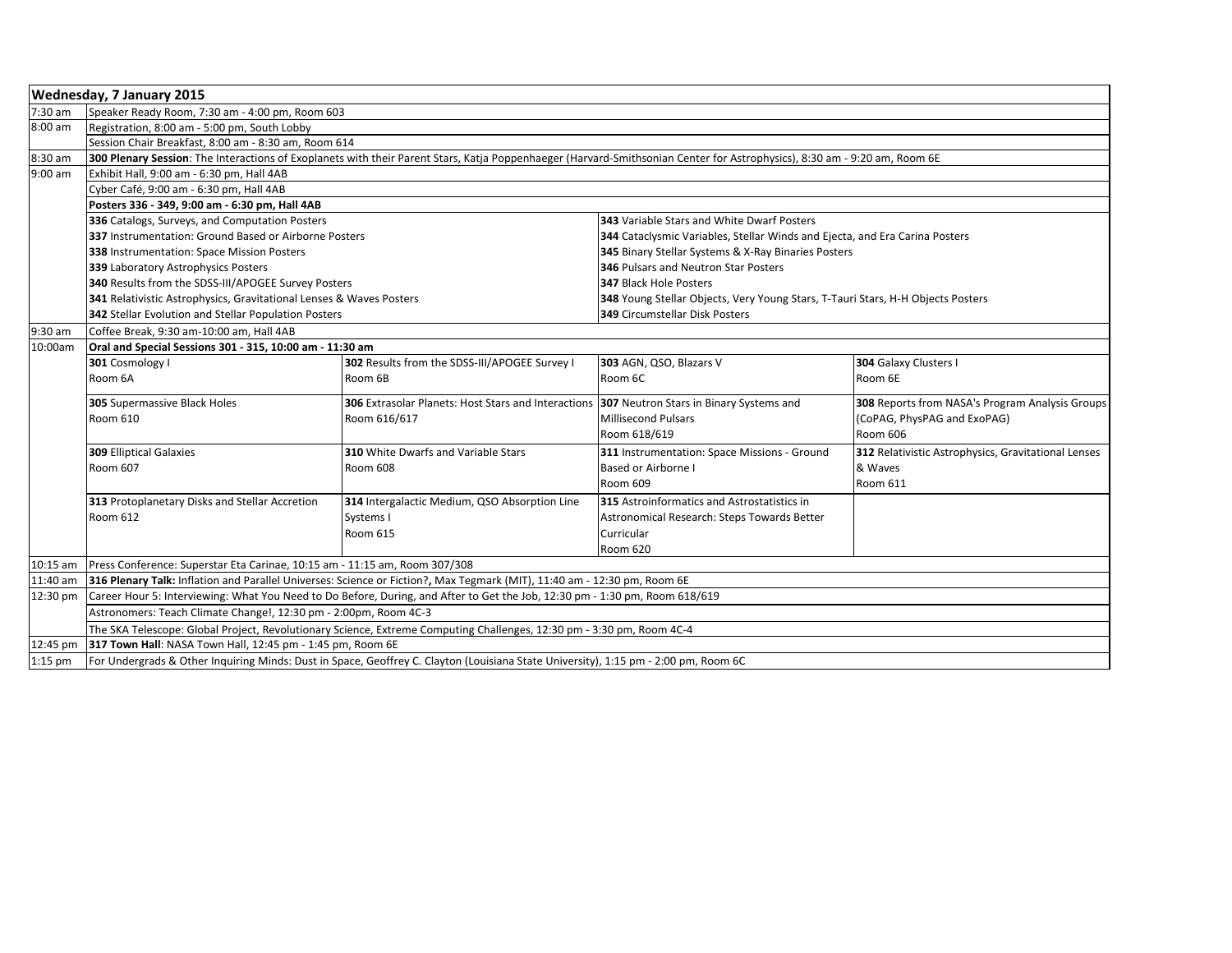|                                                                                                                  | Wednesday, 7 January 2015 continued                                                                                                                                                  |                                                |                                                                                                                                                                     |                                                 |  |  |
|------------------------------------------------------------------------------------------------------------------|--------------------------------------------------------------------------------------------------------------------------------------------------------------------------------------|------------------------------------------------|---------------------------------------------------------------------------------------------------------------------------------------------------------------------|-------------------------------------------------|--|--|
| $2:00$ pm                                                                                                        | Oral and Special Sessions 318 - 332, 2:00 pm - 3:30 pm                                                                                                                               |                                                |                                                                                                                                                                     |                                                 |  |  |
|                                                                                                                  | 318 Cosmology II                                                                                                                                                                     | 319 Results from the SDSS-III/APOGEE Survey II | 320 AGN, QSO, Blazars VI                                                                                                                                            | 321 Galaxy Clusters II                          |  |  |
|                                                                                                                  | Room 6A                                                                                                                                                                              | Room 6B                                        | Room 6C                                                                                                                                                             | Room 6E                                         |  |  |
|                                                                                                                  | 322 The Quest for Gravitational Waves, 100 Years                                                                                                                                     | 323 Extrasolar Planets: Individual Systems     | 324 Galaxies, Mergers and Black Holes                                                                                                                               | 325 Public Policy Panel: Former Agency Rotators |  |  |
|                                                                                                                  | After Einstein                                                                                                                                                                       | Room 616/617                                   | Room 618/619                                                                                                                                                        | Room 606                                        |  |  |
|                                                                                                                  | Room 610                                                                                                                                                                             |                                                |                                                                                                                                                                     |                                                 |  |  |
|                                                                                                                  | <b>326</b> Low Redshift $(z < 3)$ Galaxies                                                                                                                                           | 327 Astronomy Education Research               | 328 Instrumentation: Space Missions - Ground                                                                                                                        | 329 Galaxy Star Formation Rate and Stellar Mass |  |  |
|                                                                                                                  | Room 607                                                                                                                                                                             | Room 608                                       | Based or Airborne II                                                                                                                                                | Room 611                                        |  |  |
|                                                                                                                  |                                                                                                                                                                                      |                                                | Room 609                                                                                                                                                            |                                                 |  |  |
|                                                                                                                  | 330 Circumstellar and Debris Disks                                                                                                                                                   | 331 Intergalactic Medium QSO, Absorption Line  | 332 Catalogs/Surveys/Computation - UVOIR                                                                                                                            |                                                 |  |  |
|                                                                                                                  | Room 612                                                                                                                                                                             | <b>Systems II</b>                              | Room 620                                                                                                                                                            |                                                 |  |  |
|                                                                                                                  |                                                                                                                                                                                      | Room 615                                       |                                                                                                                                                                     |                                                 |  |  |
| $2:15$ pm                                                                                                        | Seminar for Science Writers: HST @ 25, 2:15 pm - 3:15 pm, Room 307/308                                                                                                               |                                                |                                                                                                                                                                     |                                                 |  |  |
| $2:30$ pm                                                                                                        | NOAO Data Reduction Mini-Workshop: Near-IR Data, 2:30 pm - 4:00 pm, Room 401                                                                                                         |                                                |                                                                                                                                                                     |                                                 |  |  |
| 3:40 pm                                                                                                          |                                                                                                                                                                                      |                                                | 333 Plenary Session: Bringing the High Energy Universe into Focus: Science Highlights from the NuSTAR Mission, Fiona Harrison (Caltech), 3:40 pm - 4:30 pm, Room 6E |                                                 |  |  |
| 4:30 pm                                                                                                          | 334 Plenary Session: Cosmological Results from Planck 2014, Martin White (University of California, Berkeley), 4:30 pm - 5:20 pm, Room 6E                                            |                                                |                                                                                                                                                                     |                                                 |  |  |
| 5:30 pm                                                                                                          | Evening Poster Session, 5:30 pm - 6:30 pm, Hall 4AB                                                                                                                                  |                                                |                                                                                                                                                                     |                                                 |  |  |
| Workshop: Imposter: Understanding, Discussing, and Overcoming Imposter Syndrome, 5:30 pm - 7:00 pm, Room 616/617 |                                                                                                                                                                                      |                                                |                                                                                                                                                                     |                                                 |  |  |
| $6:00$ pm                                                                                                        | WFIRST Science Planning, 6:00 pm - 8:00 pm, Room 607                                                                                                                                 |                                                |                                                                                                                                                                     |                                                 |  |  |
| 6:30 pm                                                                                                          | 335 Town Hall: Astronomical Science Policy and AAS Advocacy Town Hall, 6:30 pm - 7:30 pm, Room 606                                                                                   |                                                |                                                                                                                                                                     |                                                 |  |  |
| 8:00 pm                                                                                                          | 350 Plenary Session: RAS Gold Medal Winner Talk: Looking for the Identity of Dark Matter in and Around the Milky Way, Carlos Frenk (University of Durham) 8:00 pm - 9:00 pm, Room 6A |                                                |                                                                                                                                                                     |                                                 |  |  |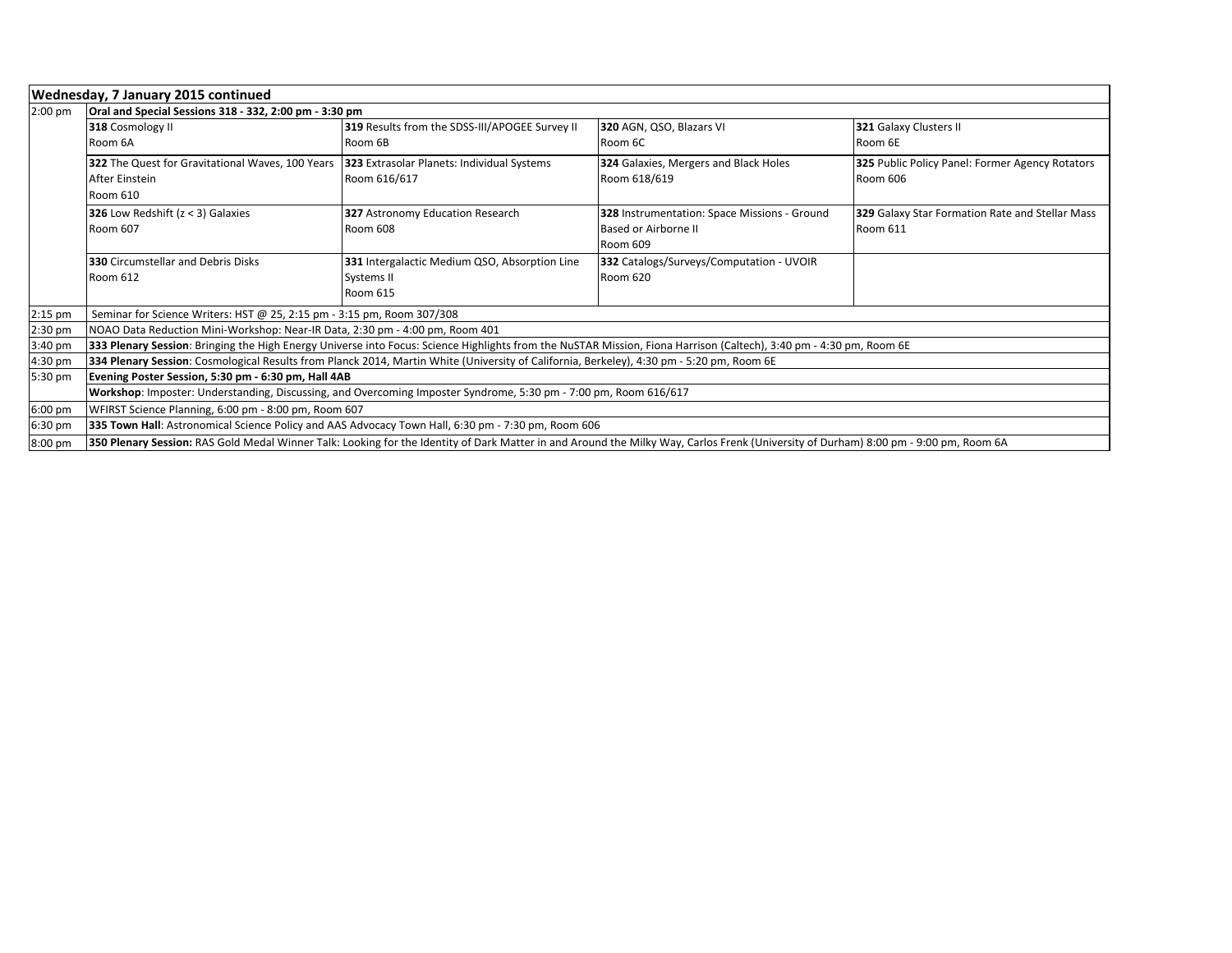|                                                        | Thursday, 8 January 2015                                                                                                    |                                                                                                                                                               |                                                           |                                              |  |
|--------------------------------------------------------|-----------------------------------------------------------------------------------------------------------------------------|---------------------------------------------------------------------------------------------------------------------------------------------------------------|-----------------------------------------------------------|----------------------------------------------|--|
| 7:30 am                                                | Speaker Ready Room, 7:30 am - 2:00 pm, Room 603                                                                             |                                                                                                                                                               |                                                           |                                              |  |
| 8:00 am                                                | Registration, 8:00 am - 12:00 pm, South Lobby                                                                               |                                                                                                                                                               |                                                           |                                              |  |
|                                                        | Session Chair Breakfast, 8:00 am - 8:30 am, Room 614                                                                        |                                                                                                                                                               |                                                           |                                              |  |
| 8:30 am                                                |                                                                                                                             | 400 Plenary Session: Planetary Nebulae: Reviews and Previews of a Rapidly Evolving World, Bruce Balick (University of Washington), 8:30 am - 9:20 am, Room 6E |                                                           |                                              |  |
| Exhibit Hall, 9:00 am - 2:00 pm, Hall 4AB<br>$9:00$ am |                                                                                                                             |                                                                                                                                                               |                                                           |                                              |  |
|                                                        | Cyber Café, 9:00 am - 2:00 pm, Hall 4AB                                                                                     |                                                                                                                                                               |                                                           |                                              |  |
|                                                        | Posters 432-453, 9:00 am - 2:00 pm, Hall 4AB                                                                                |                                                                                                                                                               |                                                           |                                              |  |
|                                                        | 432 AGN and Friends Posters                                                                                                 |                                                                                                                                                               | 443 Large Scale Structure and Cosmological Topics Posters |                                              |  |
|                                                        | 433 Catalogs and Surveys Posters                                                                                            |                                                                                                                                                               | 444 Not Quite and Brand New Stars Posters                 |                                              |  |
|                                                        | 434 Computation, Data Handling and Other Matters Posters                                                                    |                                                                                                                                                               | 445 Pulsars, Black Holes and Their Environments Posters   |                                              |  |
|                                                        | 435 Dwarf and Irregular Galaxies Posters                                                                                    |                                                                                                                                                               | 446 Spiral Galaxies Thursday Posters                      |                                              |  |
|                                                        | 436 Education and Public Outreach Thursday Posters                                                                          |                                                                                                                                                               | 447 Star Clusters and Associations Posters                |                                              |  |
|                                                        | 437 Evolution of Galaxies Posters                                                                                           |                                                                                                                                                               | 448 Starburst Galaxies Thursday Posters                   |                                              |  |
|                                                        | 438 Extrasolar Planets Posters                                                                                              |                                                                                                                                                               | 449 Stars and Friends Posters                             |                                              |  |
|                                                        | 439 Galaxy Clusters Posters                                                                                                 |                                                                                                                                                               | 450 Supernovae Posters                                    |                                              |  |
|                                                        | 440 Gravitational Waves Posters                                                                                             |                                                                                                                                                               | 451 The ISM and Its Denizens Posters                      |                                              |  |
|                                                        | 441 GRBs Posters                                                                                                            |                                                                                                                                                               | 452 The Milky Way Posters                                 |                                              |  |
|                                                        | 442 Instrumentation: Space and Ground Posters                                                                               |                                                                                                                                                               | 453 The Sun and Solar System Thursday Posters             |                                              |  |
| 9:30 am                                                | Coffee Break, 9:30 am - 10:00 am, Hall 4AB                                                                                  |                                                                                                                                                               |                                                           |                                              |  |
| $10:00$ am                                             | Oral and Special Sessions 401 - 415, 10:00 am - 11:30 am                                                                    |                                                                                                                                                               |                                                           |                                              |  |
|                                                        | 401 Galaxy Clusters III                                                                                                     | 402 Dark Matter & Dark Energy                                                                                                                                 | 403 Cosmology III                                         | 404 Planck 2014 Results                      |  |
|                                                        | Room 6A                                                                                                                     | Room 6B                                                                                                                                                       | Room 6C                                                   | Room 6E                                      |  |
|                                                        | 405 Large Scale Structure, Cosmic Distance Scale I                                                                          | 406 Extrasolar Planets: Habitable and/or Earthlike                                                                                                            | 407 Laboratory Astrophysics and Astrobiology              | 408 From Hot Jupiters to Scorched Earths:    |  |
|                                                        | Room 610                                                                                                                    | Room 616/617                                                                                                                                                  | Room 618/619                                              | Understanding the Shortest-Period Exoplanets |  |
|                                                        |                                                                                                                             |                                                                                                                                                               |                                                           | Room 606                                     |  |
|                                                        | 409 Extrasolar Planets: Radial Velocities                                                                                   | 410 Formal and Informal Education I                                                                                                                           | 411 Starburst Galaxies I                                  | 412 High Redshift $(z > 3)$ Galaxies         |  |
|                                                        | Room 607                                                                                                                    | <b>Room 608</b>                                                                                                                                               | Room 609                                                  | Room 611                                     |  |
|                                                        | 413 Instrumentation: Space Missions - Ground                                                                                | 414 Young Stellar Objects, Very Young Stars, T-                                                                                                               | 415 Binaries - Stellar                                    |                                              |  |
|                                                        | <b>Based or Airborne III</b>                                                                                                | Tauri Stars, H-H Objects                                                                                                                                      | Room 620                                                  |                                              |  |
|                                                        | Room 612                                                                                                                    | Room 615                                                                                                                                                      |                                                           |                                              |  |
|                                                        | Hack Day, 10:00 am - 7:00 pm, Room 4C-2                                                                                     |                                                                                                                                                               |                                                           |                                              |  |
| $10:15$ am                                             | Press Conference: Black Holes & Binary Stars, 10:15 am - 11:15 am, Room 307/308                                             |                                                                                                                                                               |                                                           |                                              |  |
| $11:40$ am                                             | 416 Plenary Session: Alma Presents a Transformational View of the Universe, Al Wootten (NRAO), 11:40 am - 12:30 pm, Room 6E |                                                                                                                                                               |                                                           |                                              |  |
| 12:30 pm                                               | Career Hour 6: Negotiation Strategy and Tactics, 12:30 pm - 1:30 pm, Room 618/619                                           |                                                                                                                                                               |                                                           |                                              |  |
| 12:45 pm                                               | 417 Town Hall: Hubble Space Telescope Town Hall, 12:45 pm - 1:45 pm, Room 6E                                                |                                                                                                                                                               |                                                           |                                              |  |
| $1:00$ pm                                              | Afternoon Poster Session, 1:00 pm - 2:00 pm, Hall 4AB                                                                       |                                                                                                                                                               |                                                           |                                              |  |